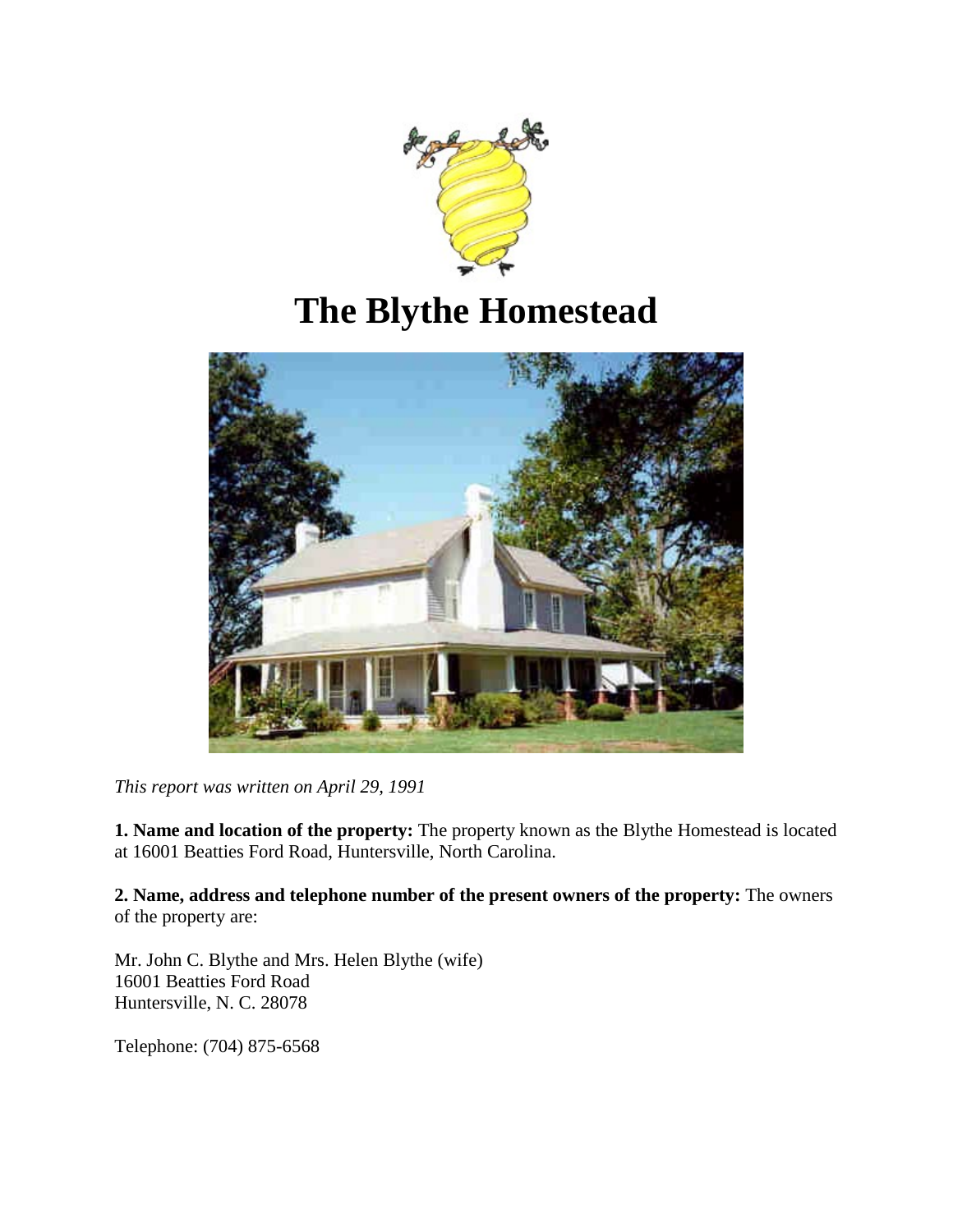*Tax Parcel Numbers: 001-022-19 and 001-021-03*

Miss Christine Blythe 18110 Hwy. 73 West Huntersville, N. C. 28078

Telephone: (704) 892-0286

*Tax Parcel Number: 001-022-01*

**3. Representative photographs of the property:** This report contains representative photographs of the property.

**4. A map depicting the location of the property:** This report contains maps which depict the location of the property.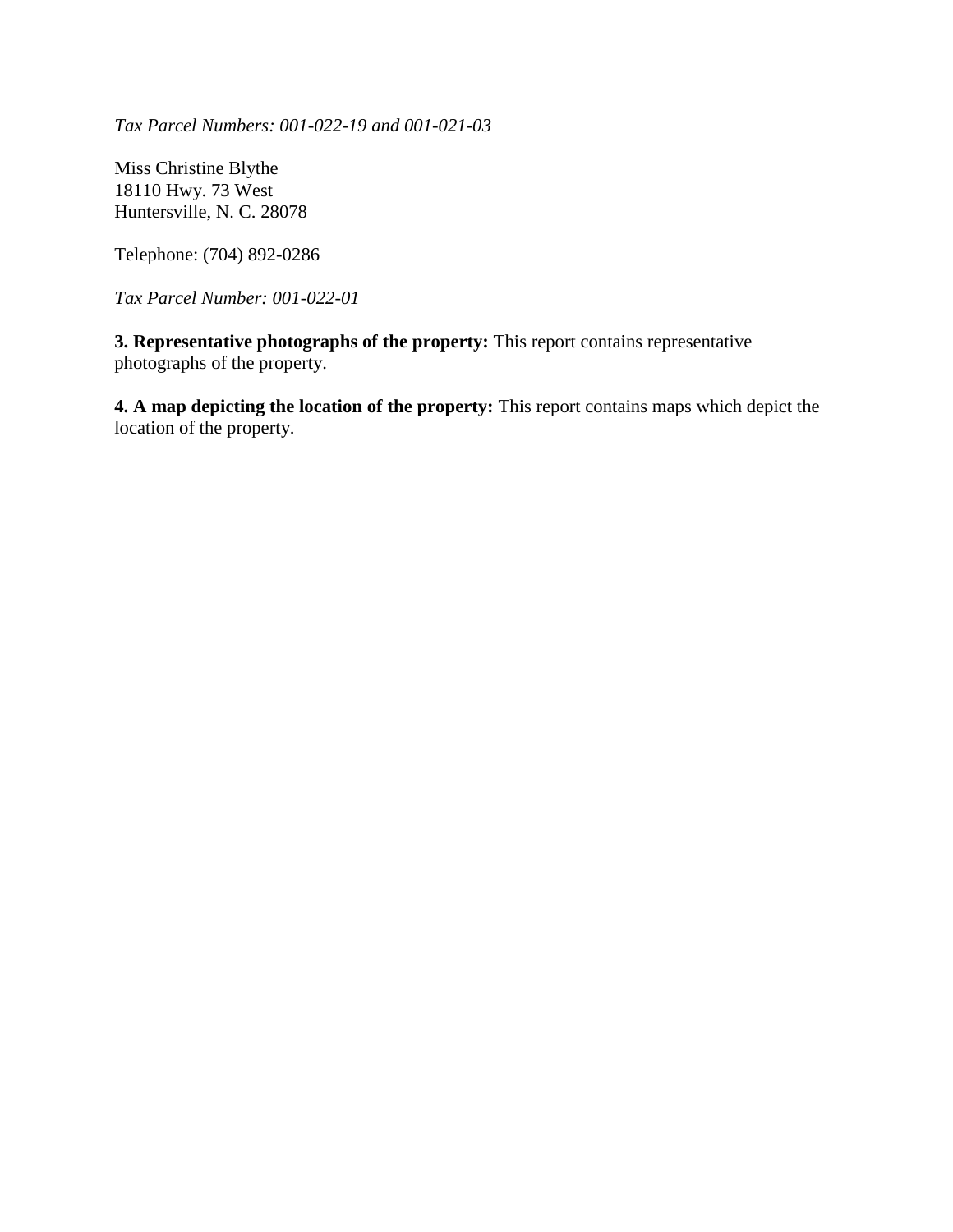

**5. Current Deed Book Reference to the property**: The most recent deed to this property is listed in Mecklenburg County Deed Book 5042 at page 984.

**6. A historical sketch of the property:** This report contains a brief historical sketch of the property prepared by John C. Blythe, Jr.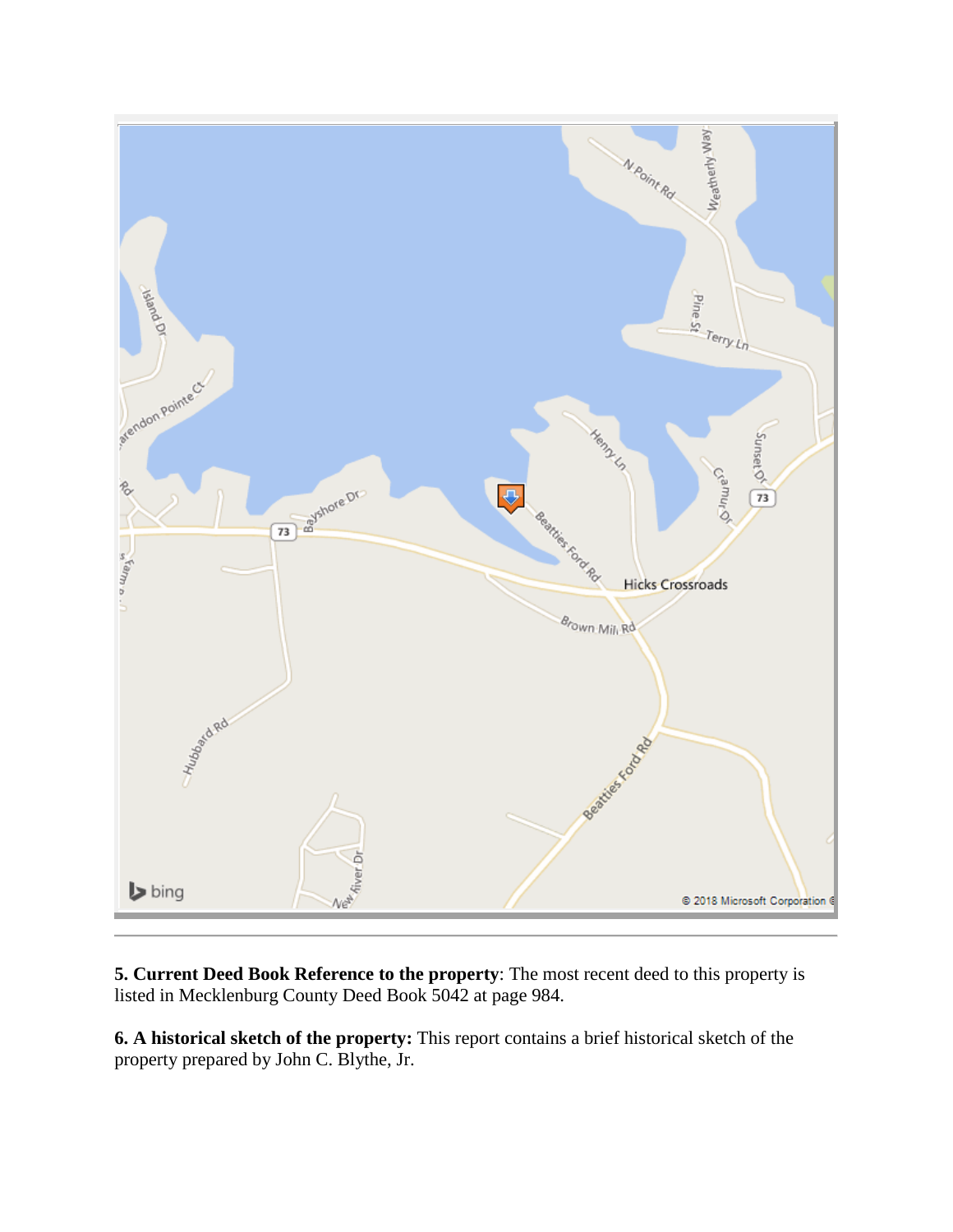**7. A brief architectural description of the property:** This report contains a brief architectural description of the property prepared by John C. Blythe, Jr., and Nora M. Black.

### **8. Documentation of why and in what ways the property meets criteria for designation set forth in N.C.G.S. 160A-400.5:**

### **a. Special significance in terms of its history, architecture, and /or cultural**

**importance:** The Commission judges that the property known as the Blythe Homestead does possess special significance in terms of Charlotte-Mecklenburg. The Commission bases its judgment on the following consideration: 1) the Blythe Homestead is an intact homestead dating back to the land acquisition by Samuel Blythe in 1772; 2) the house located on the Blythe Homestead is architecturally significant as an intact and finely preserved example of rural, vernacular architecture constructed in the mid-19th century; 3) the setting of the Blythe Homestead with its pastoral vista is a reminder of Mecklenburg County's farm past; 4) the outbuildings of the Blythe Homestead represent traditional forms and a variety of construction techniques including a log outbuilding; and 5) the Blythe Homestead, still owned by descendants of Samuel Blythe and including the house, outbuildings, and fields, provides valuable insights into life for early settlers and yeomen farmers of Mecklenburg County.

b. Integrity of design, setting, workmanship, materials, feeling. and/or association: The Commission contends that the architectural description by John C. Blythe, Jr., and Nora M. Black included in this report demonstrates that the Blythe Homestead meets this criterion.

**9. Ad Valorem Tax Appraisal:** The Commission is aware that designation would allow the owners to apply for an automatic deferral of 50% of the Ad Valorem taxes on all or any portion of the property which becomes a designated "historic landmark." The current appraised value of the improvements is \$48,340. The current appraised value of the 21.69 acres is \$619,340. The total appraised value of the property is \$667,680. The property is zoned RR and R15.

#### **Date of Preparation of this report:** 29 April 1991

**Prepared by:** Dr. Dan L. Morrill, in conjunction with Ms. Nora M. Black Charlotte-Mecklenburg Historic Landmarks Commission 1225 South Caldwell Street, Box D Charlotte, North Carolina 28203

Telephone: 704/376-9115

**Note:** *The following historical report was prepared by Mr. John C. Blythe, Jr., under the auspices of members of the Blythe family. The Charlotte-Mecklenburg Historic Landmarks Commission is not responsible for errors*.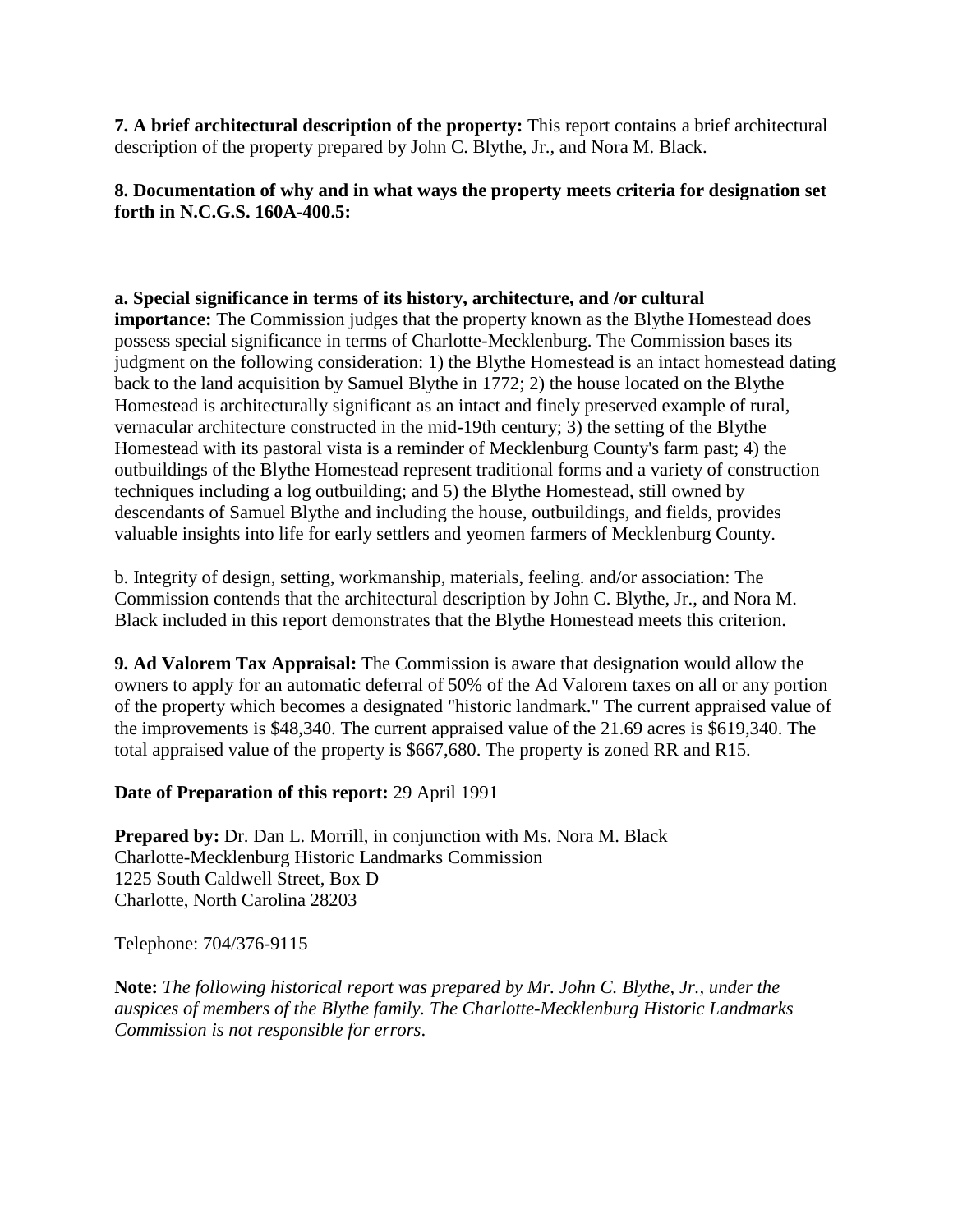### *Historical Overview*

*Prepared by: John C. Blythe, Jr.*

Samuel Blythe (1727?- 1795?) is reported to have immigrated to America from the northern part of Ireland about  $1740<sup>1</sup>$  In 1772, he acquired from John Wilson four hundred acres of land in Mecklenburg County on the north side of the Catawba River.<sup>2</sup> This is the only listing for Samuel Blythe in the "Grantee Index to Real Estate Conveyances -- Mecklenburg County." Samuel Blythe is believed to have lived in a house that was located on the east side of Beatties Ford Road, less than a mile south of the extant Blythe House.<sup>3</sup>

Of his four hundred acres, Samuel Blythe deeded one hundred acres to his son-in-law Thomas Martin in 1789, one hundred and twenty-five acres to his son Richard Blythe in 1790, and two and one-half acres to the Trustees of Gilead Church in 1791.<sup>4</sup> His will provides for the "dwelling" house and plantation whereon I now live" to go to his grandson William Conner at his wife's decease. Samuel Blythe died between 1793 and 1796. <sup>5</sup> Of the property he inherited, William Conner deeded nineteen and three-quarter acres to William Henderson in 1798 and one acre to the Trustees of Gilead Church in 1804.<sup>6</sup>

The one hundred and twenty-five acres deeded to Richard Blythe is believed to be the property on which the Blythe Homestead is located. The 1790 Census shows Richard Blythe as head of a household composed of one male over the age of sixteen and two females.<sup>7</sup> Richard Blythe (1750s?-1800) married Margaret (Peggy) Patton, probably in the 1780s. They had two children, Rebecca (1780s?-1809/18)and Samuel (1790/93?-1866).<sup>8</sup>Richard Blythe died on 31 March 1800, <sup>9</sup> and neither he nor his widow is listed as head of a household in the federal census for that year.

One could surmise that Peggy Blythe moved with her two children to the home of her father, Charles Patton, on Gar Creek in the Hopewell community, by the year 1800, and continued to make her home there. When Rebecca Blythe married Anderson Sadler in 1809, Charles Patton was bondsman. <sup>10</sup> Peggy Blythe was still living and had not remarried in 1818, when she was deeded land from her father's estate.<sup>11</sup>

In May of 1818, Anderson Sadler gave his brother-in-law Samuel Blythe a quitclaim deed for property "*on the East side of Catabaw [sic] river near to Gillead [sic] Meeting house & East of sd. House being about 162 acres owned & possessed by Richard Blyt*" <sup>12</sup> In August of that same year, Joseph McKnitt Alexander sold Samuel Blythe forty acres "*on the Waters of the East side of the Catawba river near "Gillead [sic] Meeting House*." This property was part of a two hundred and fourteen acre tract "subdivided from Samuel Blythe's tract of 400 acres" Alexander had purchased at a sheriff's sale in 1813. <sup>13</sup>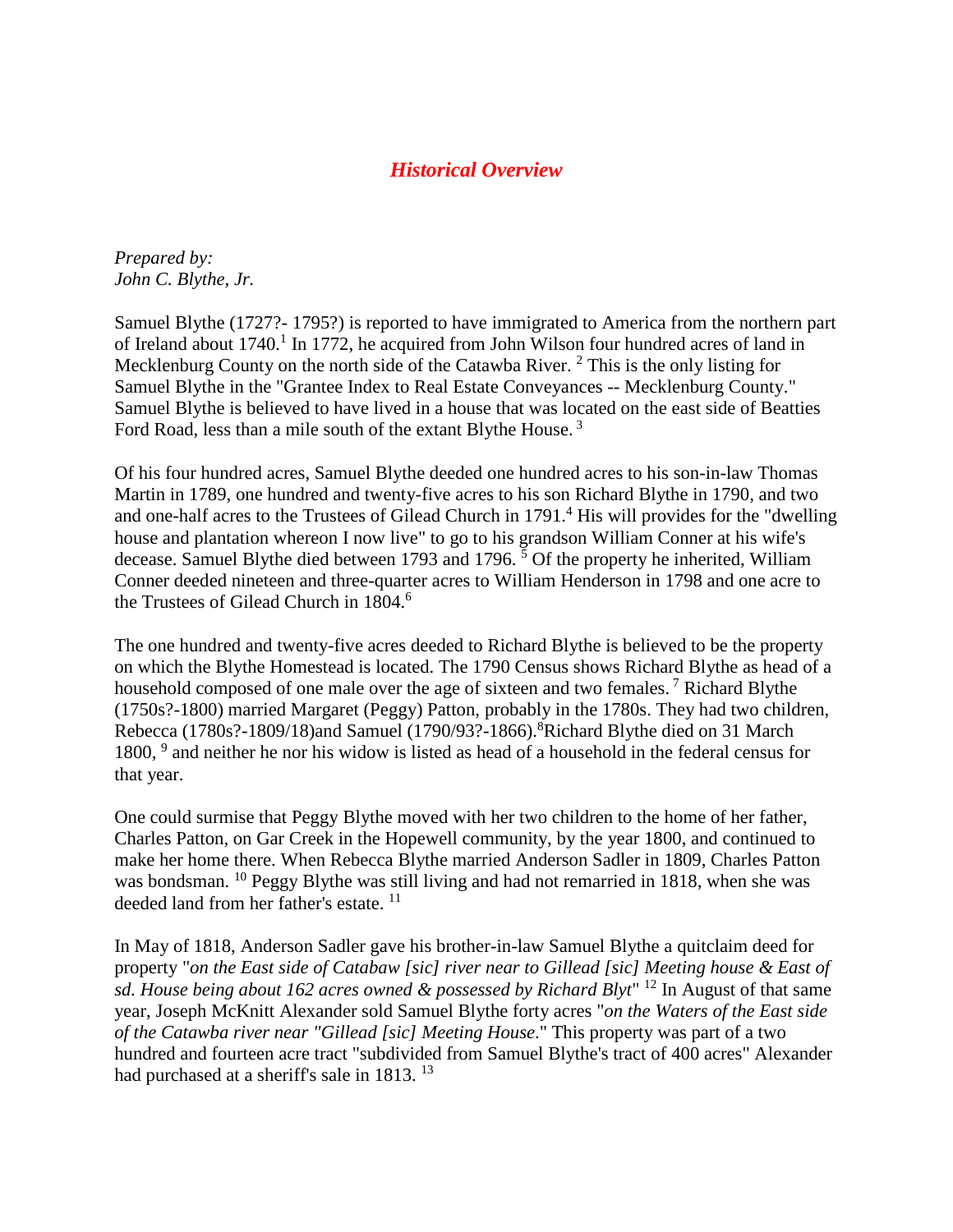Samuel Blythe (1790/93?- 1866), son of Richard and Peggy Blythe, married Isabella Nantz  $(1794/5$ ?- 1876) in 1822.<sup>14</sup> The 1830 census lists Samuel Blythe as head of a household; at that time he appears to be living at the Blythe Homestead tract in the Gilead community. <sup>15</sup> It is probable that he either was living in the house occupied by his parents in 1790 or had built a house of his own. <sup>16</sup> Samuel Blythe is reported to have served as postmaster of the Cowan's Ford post office from 10 June 1847 to 8 December 1866. <sup>17</sup> Samuel and Isabella Blythe had seven children. The eldest, Richard Franklin Blythe (1824-1885), married Violet Jane McCoy (1829- 1899) in 1848.<sup>18</sup> It is probable that Franklin Blythe built the extant house ca. 1848.<sup>19</sup> Both Samuel and Franklin Blythe were farmers, although the 1850 Census lists Franklin Blythe's occupation as Constable. <sup>20</sup>During their lifetimes, both men acquired and disposed of tracts of land in the area. Undoubtedly, some of this property included parts of the original four hundred acre tract as well as adjacent parcels. <sup>21</sup>

In 1850, Samuel Blythe owned six hundred acres of land, valued at \$1800, about a third of which was improved for farming. He had seven horses, six milch cows, eight other cattle, seven sheep, and forty swine. He produced one hundred bushels of wheat, one thousand bushels of Indian corn, two hundred bushels of oats, and smaller quantities of other products. Ten years later, Samuel Blythe had one hundred and seventy acres of improved land and three hundred and thirty acres of unimproved land with a total cash value of \$3000. R. F. Blythe had one hundred acres valued at \$1200, half of which was improved. Together, they had eleven horses, nine milch cows, three other cattle, fifteen sheep, and thirty swine. The farms produced wheat, corn, oats, cotton, wool, peas and beans, Irish and sweet potatoes, butter, hay, beeswax, and honey. <sup>22</sup>

By 1870, Samuel Blythe had died, and his widow and youngest child, Jim (b. 1839), a Confederate War veteran, were the only persons living in their household.<sup>23</sup> Isabella Blythe died in 1876. Jim Blythe never married and lived with different relatives for periods of time throughout his life. The fate of Samuel and Isabella Blythe's house is not known, although it had disappeared by the early twentieth century.  $24$ 

Franklin and Violet Blythe were the parents of eleven children, ten of whom grew up in the ca. 1848 Blythe House and lived to adulthood. The youngest child, John Clifford Blythe (1878- 1936), acquired forty-eight acres of the "old homestead of R. F. Blythe" (including the residence) from his siblings and their spouses in 1902. In 1908 he purchased an adjacent twentyfour acres from the W. C. Hastings estate and married Mary Bailes (1883-1976). <sup>25</sup> Cliff and Mary Blythe reared their five children in the Blythe House. Cliff Blythe, like his father and grandfather, made his living as a farmer, and Mary Blythe continued to operate the farm after her husband's death.

Cliff and Mary Blythe's youngest son, John Charles Blythe (b. 1921) remained at the homestead and carried on the family tradition of operating a farm, in addition to working full time in Charlotte. He discontinued active farming when much of the property was inundated by Lake Norman in the early 1960s. In 1951, J. C. Blythe married Helen Johnson (b. 1922). They reared their son, John C. Blythe, Jr., (b. 1958) at the homestead and continue to live there. Christine Blythe, daughter of Cliff and Mary Blythe, has maintained a residence at the homestead while living elsewhere.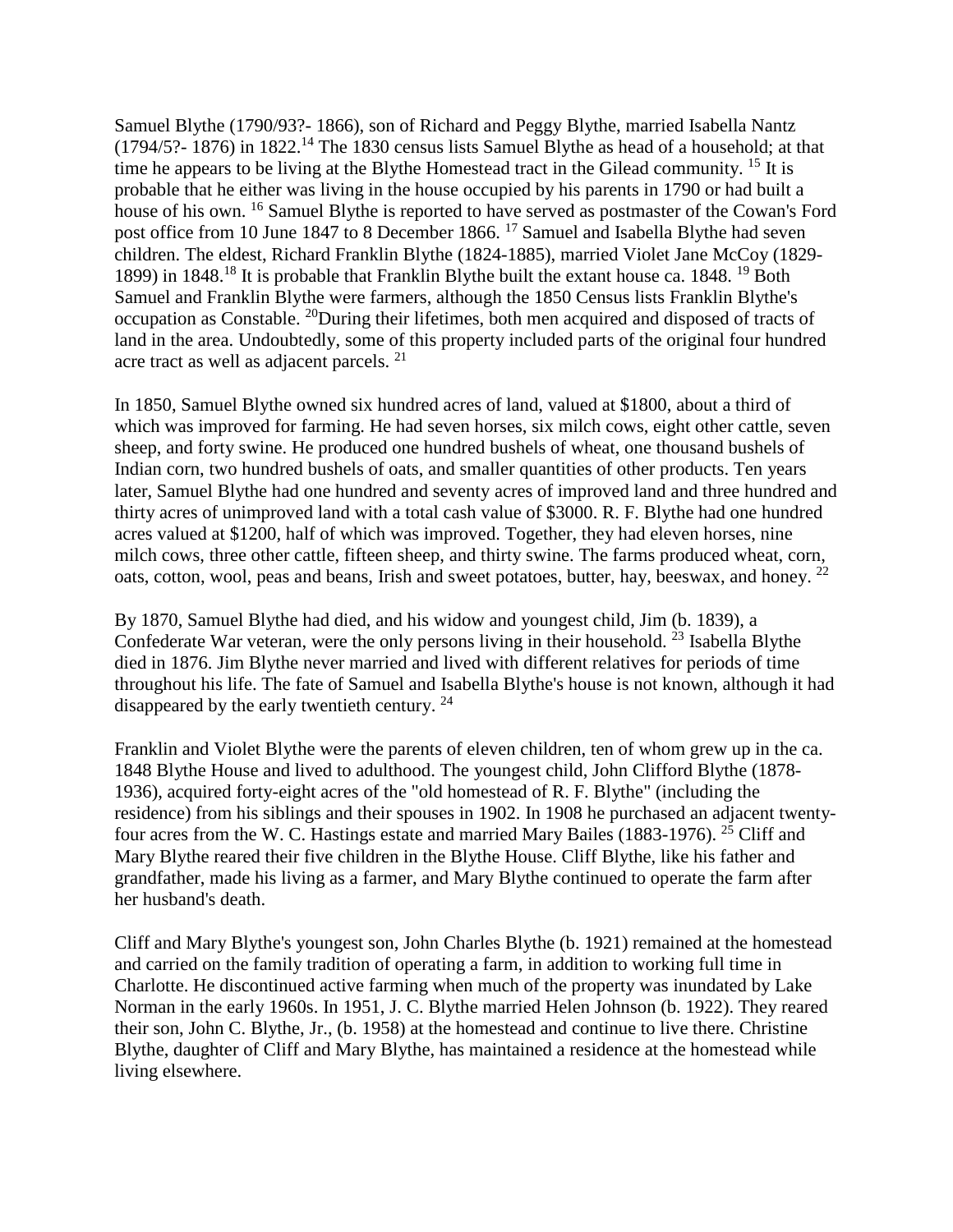The construction of Lake Norman in the early 1960's claimed 27.1 acres of the farmland associated with the Blythe Homestead. The Blythe House was built on high ground and was spared, but many of the pastures and fields were flooded. At the time of the settlement of the Cliff Blythe estate in 1985, an updated survey revealed that  $51.75$  acres remained. <sup>26</sup> Three contiguous tracts, comprising 21.69 acres, owned and occupied by. J.C., Helen, and Christine Blythe, are proposed for designation as an historic landmark. These three tracts include the house built by R. F. Blythe ca. 1848, the site of the Samuel and Isabella Blythe residence, and associated outbuildings and landscapes. Collectively, this property represents that part of the Blythe property that has neither been developed nor separated from the homesite by the waters of Lake Norman.

# **Notes**

<sup>1</sup> John Brevard Alexander, M.D., *Biographical Sketches of the Early Settlers of the Hopewell Section*... (Charlotte, N.C.; Observer Printing and Publishing House, 1897), p. 62; Annie Blythe Ingram, *Notes on the Pedigree of the Family of Blyth or Blythe of Mecklenburg County, North Carolina: Authentic Facts 1752-1959*(Wadesboro, N.C.: unpublished typescript, 1959), p. 2.

<sup>2</sup> Mecklenburg County Deed Book 8, p. 88.

 $3$  Family tradition holds that the original Blythe home was located across the road from Gilead Associate Reformed Presbyterian Church, in the same vicinity as the present-day Gilead Church manse.

<sup>4</sup> Mecklenburg County Deed Book 13, pp. 618, 758, and 930; Ingram, pp. 3 and 18.

<sup>5</sup> Mecklenburg County Will Book A, p. 99, transcribed in Ingram, pp. 5-6.

<sup>6</sup> Mecklenburg County Deed Book 16, p. 123; Mecklenburg County Deed Book 18, p. 118; Ingram, pp. 3, 19. No other deeds of William Connor pertaining to this property have been located.

 $<sup>7</sup>$  Cited in Ingram, p. 4. This suggests that Richard Blythe was living in a home of his own, most</sup> probably on the 125-acre tract he acquired that year from his father. Family tradition and physical evidence indicate that there was an earlier residence a few hundred feet south of the extant (ca. 1848) house. This undoubtedly was the house occupied by Samuel and Isabella Blythe in 1850 and may have been the place where the Richard Blythe family was residing in 1790.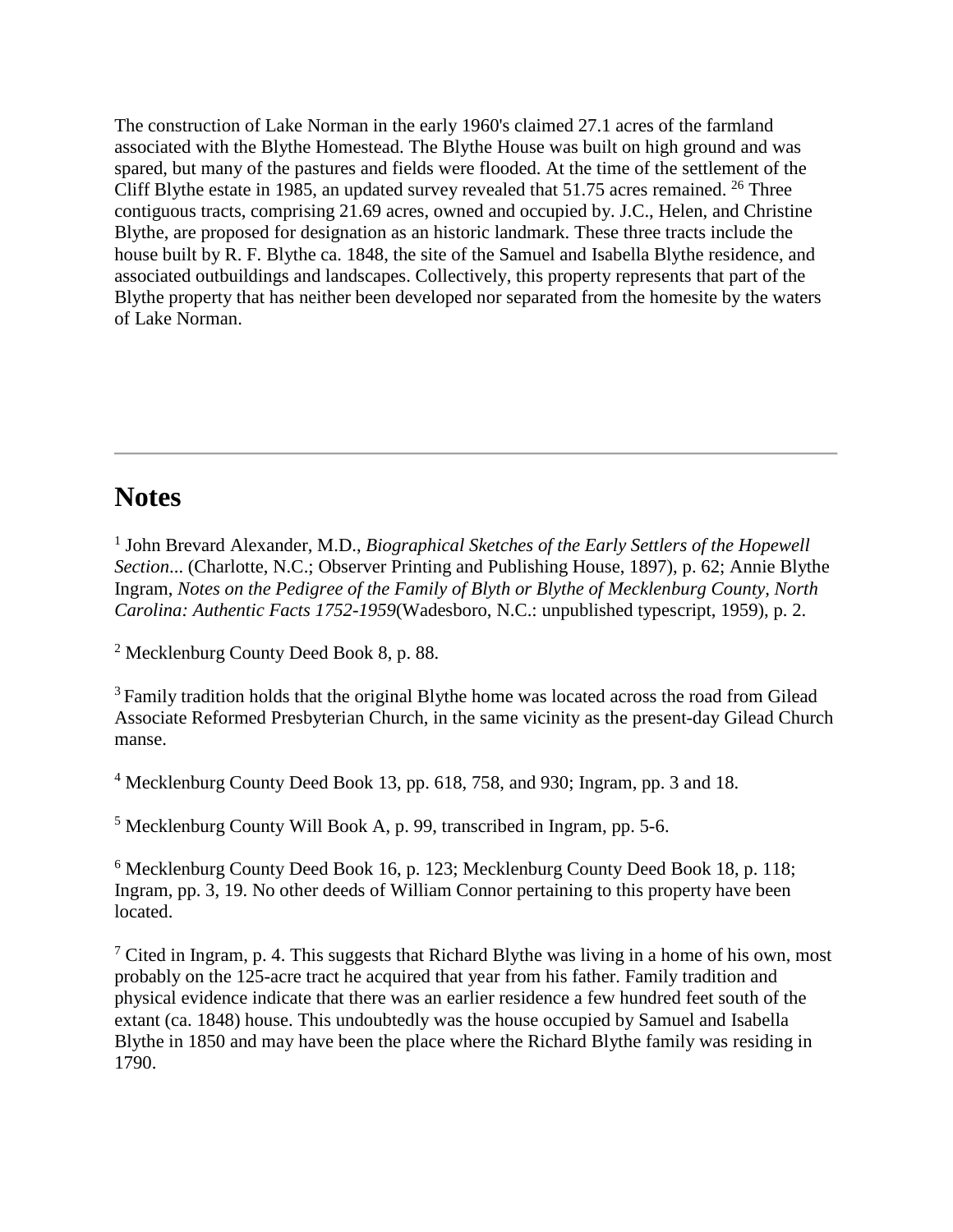$8 \text{ Ingram}$ , p. 9.

 $9$  Estate Papers of Richard Blythe. The estate inventory lists 125 acres of land, assorted clothing, and one bedstead, suggesting that the household had been broken up prior to his death. These papers reveal that the estate administrator, William Conner (Richard Blythe's nephew), had also been serving as Richard Blythe's guardian for several years prior to his death.

<sup>10</sup> 1800 Census of Mecklenburg County, p. 552; 1810 Census of Mecklenburg County; 1820 Census of Mecklenburg County, p. 166; Ingram, p. 9. Patton's household in 1800 includes members that could have been Peggy, Rebecca, and Samuel Blythe. Neither Peggy nor Samuel are listed as head of a household in 1810, although they again can be accounted for in the household of Charles Patton. By 1820 Charles Patton had died, and Samuel Blythe was listed as head of a household that appears to be in the same location as the earlier Patton household.

<sup>11</sup> Mecklenburg County Deed Book 19, p. 32.

 $12$  Mecklenburg County Deed Book 19, p. 32. The difference in acreage between the 125 acres cited in the inventory of Richard Blythe's estate and the 162 acres included in the quitclaim deed has not been accounted for.

<sup>13</sup> Mecklenburg County Deed Book 19, pp. 345, 800. The 1818 deed further states that "Sd. land does not include any claim of sd. Meeting House land  $\&$  is to be understood as fairly run within the bounds of the land conveyed by sd. Sheriff...." *The 1813 deed describes the property as "Containing 214 acres, exclusive of Gillead [sic] meeting house land*."

<sup>14</sup> Ingram, p. 9. A notation in the records of Hopewell Presbyterian Church states that Isabella Blythe died in August 1876.

<sup>15</sup> 1830 Census of Mecklenburg County, p. 369. Samuel Blythe is listed next to Joseph Walker in the 1830 Census; Joseph was the son of Thomas and Mary Blythe Walker (sister of Richard Blythe), whose property adjoined the original Blythe tract. Other names listed near Samuel Blythe's in the Census are closely associated with the Gilead community.

<sup>16</sup> AIexander states that "Samuel Blythe ... occupied the homestead" (p. 62). Ingram writes that the house [referring to the one standing in 1959 and still extant] was built in the early 1830's by Samuel Blythe." (p. 10) Alexander's use of the word "homestead" may not have referred to a house, but it indicates that Samuel lived an the property he inherited from his father. Ingram likely was mistaken regarding the construction of the extant house by Samuel Blythe in the early 1830s (see footnote 19), but may have been correct in the fact that Samuel Blythe built a house - - the one that stood to the south of the extant house and in which he was living in 1850 and 1860.

 $17$  Ingram, p. 9.

 $18$  Ingram, pp. 9-10.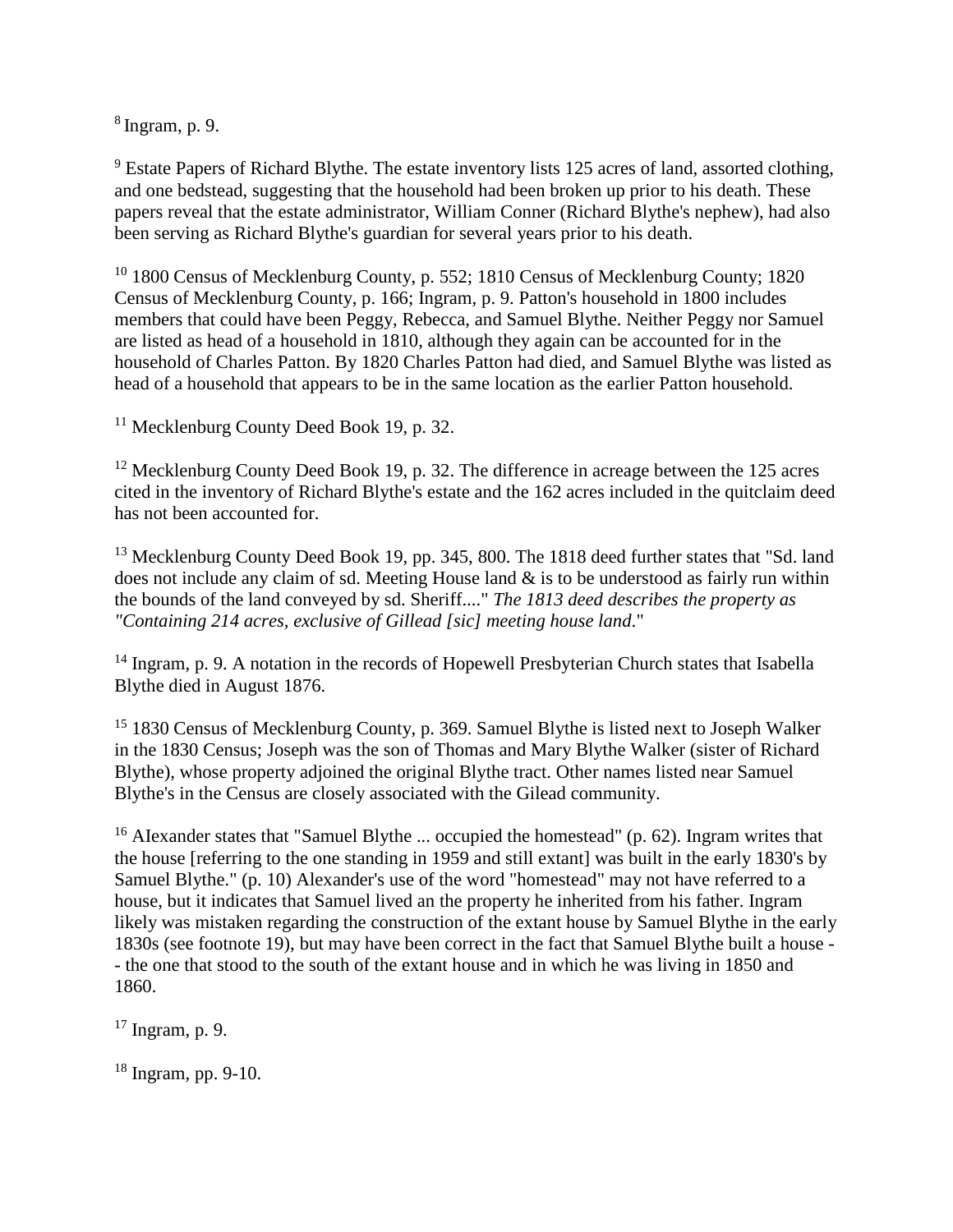<sup>19</sup> Alexander, p. 62; 1850 Census of Mecklenburg County, pp. 32-33. Alexander writes, "Franklin married Violet McCoy, and built a house in the northern part of the homestead." Because Alexander was a neighbor and about 14 years of age in 1848, he likely had firsthand knowledge of the house's construction. The 1850 census shows R. F. and Violet Blythe living adjacent to (and apparently north of) Samuel and Isabella Blythe. This census information also lends credibility to the supposition that the earlier house on the property was the homestead of Samuel (and possibly Richard) Blythe. Moreover, the form and profile of the R. F. Blythe House bear a striking similarity to the Rozzelle House (about seven miles away), reported to have been built in 1849 (burned and demolished in 1990).

 $20$  1850 Census of Mecklenburg County, pp. 32-33; 1860 Census of Mecklenburg County, p. 159.

<sup>21</sup> Grantee and Grantor Indexes to Real Estate Conveyances -Mecklenburg County. Among the parcels sold were two (237.5 ac. & 54.5 ac.) to James and William C. Hastings.

<sup>22</sup> 1850 Agricultural Census of Mecklenburg County, p. 889; 1860 Agricultural Census of Mecklenburg County, p. 9.

 $23$  1870 Census of Mecklenburg County, p. 166; Ingram, pp. 9, 15.

<sup>24</sup> Records of Hopewell Presbyterian Church; Personal communication of various members of the Blythe family. Mary Bailes Blythe (1883-1976) moved to the Blythe homes as a bride in 1908; the earlier house was gone by that time. Jim Blythe lived with Cliff and Mary Blythe for a period early in their married life; he died and was buried in Raleigh, N.C.

<sup>25</sup> Ingram, pp. 10, 23-31; Mecklenburg County Deed Book 241, p. 573; Mecklenburg County Deed Book 232, p. 570.

<sup>26</sup> Mecklenburg County Deed Book 2267, p. 251; Spratt & Brooks Land Surveying, "Boundary Survey of John C. Blythe Est. Divided" (12 September 1984).

## *Architectural Description*

*Prepared by: Mr. John C. Blythe, Jr. and Ms. Nora M. Black*

The Blythe Homestead is located at the termination of Beatties Ford Road and the south shore of Lake Norman in northern Mecklenburg County. The property is approximately one-tenth of a mile northwest of the intersection of Beatties Ford Road with N.C. Highway 73. The house is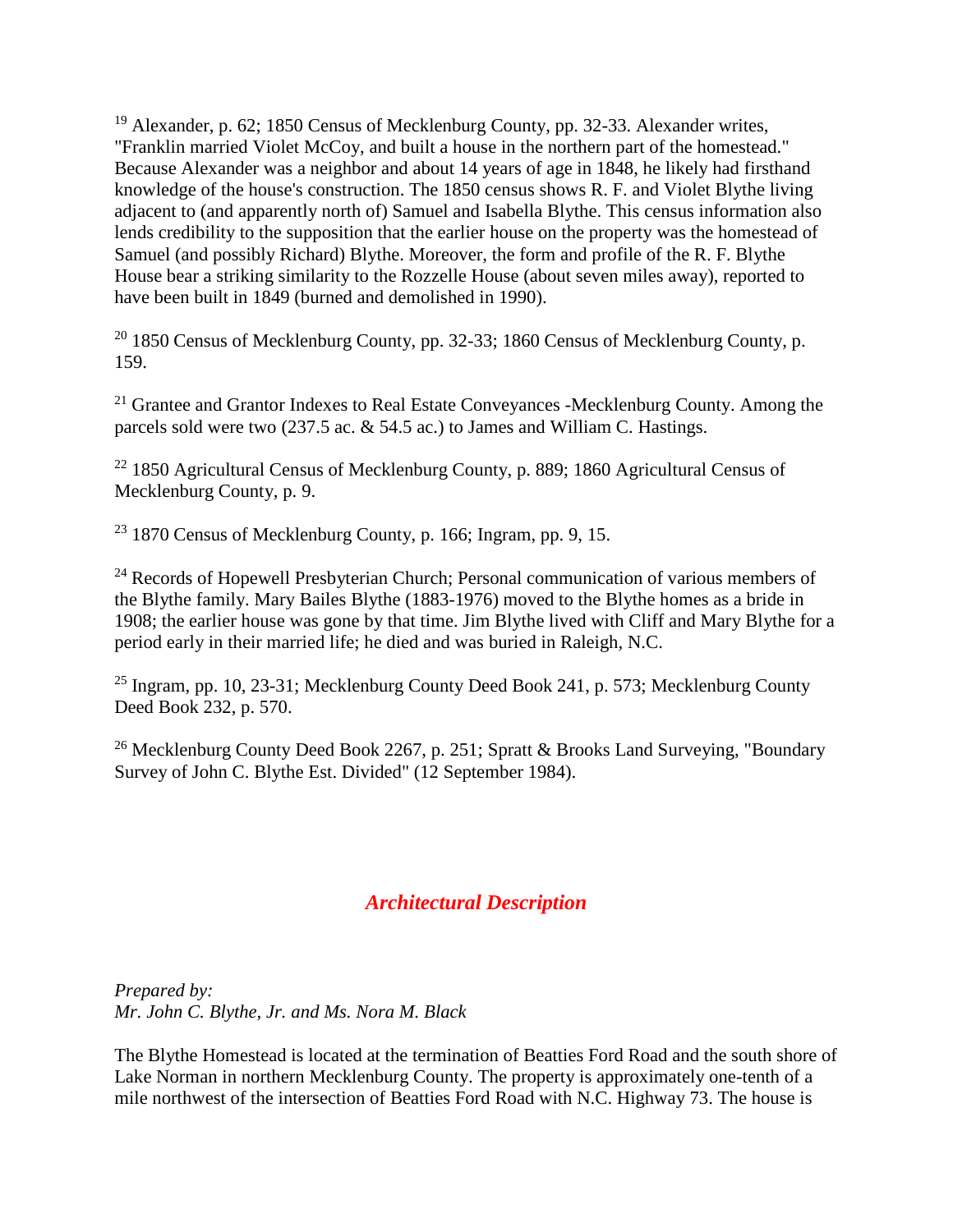situated on the tax parcel on the southwest side of Beatties Ford Road. The two additional tax parcels that comprise the homestead are located on the northeast side of Beatties Ford Road.

The Blythe House is believed to have been constructed ca. 1848; a large addition was constructed in 1928. Other modifications were made as early as the late 1800s and as recently as 1989. These alterations reflect the size, needs, and financial condition of the family at various times.

As originally built, the facade of the house was oriented to the South, rather than to the East and Beatties Ford Road. This peculiar orientation may be explained by taking into account the earlier Blythe house, located several hundred feet to the South. Family members recall "the old road" which ran from the general vicinity of the earlier house toward the south facade of the ca. 1848 house before curving back toward Beatties Ford Road.

In 1928, Cliff Blythe reoriented the facade to the East. The rear wing of the house was removed, and a new, larger wing was built. A driveway was constructed, leading straight from Beatties Ford Road to the new front entrance. The original facade remains, but is not readily noticeable from Beatties Ford Road. Family members still refer to the south elevation as the "old front" and the east elevation as the "new front."

### **EXTERIOR**

The entire house has siding of lapped horizontal boards painted gray. Window and door surrounds, porch supports, roofline trim, and cornerboards are painted white. The window surrounds are very simple and undecorated; they consist of wide boards with no moldings. Windows vary in each wing, but they are generally composed of 4/4, 6/9, and 6/6 double hung sash.

Neither the roof nor the wall surface is the dominant feature of the house; the view upon approach is dominated by the one-story porch that wraps the house. The gray fiberglass shingle roof has a low pitch over the ca. 1848 wing; the roof pitch is steeper over the ca. 1928 wing. The gable ends have a moderate overhang; the cave overhangs are boxed and have shingle moldings.

The ca. 1848 wing of the Blythe House is a two-story, rectangular, gable-roof building of mortise-and-tenon construction, sheathed in painted weatherboarding. The three-bay facade has a central, single-door entrance on the first story. All windows in this wing are single. Each gable end features a centrally-placed, exterior, brick chimney on a fieldstone foundation. Two windows were located on each story, and the lower end of each bargeboard has sawn ornamentation. The house rested an piers of fieldstone. A dug cellar is located beneath the southwest room. The house as originally constructed was a typical 'I-House.'

The earliest change to this section of the house apparently was the reconstruction of the roof structure. Family members do not recall having heard anything about this alteration, and physical evidence suggests that it occurred quite early. Tell-tale signs of the change are the pole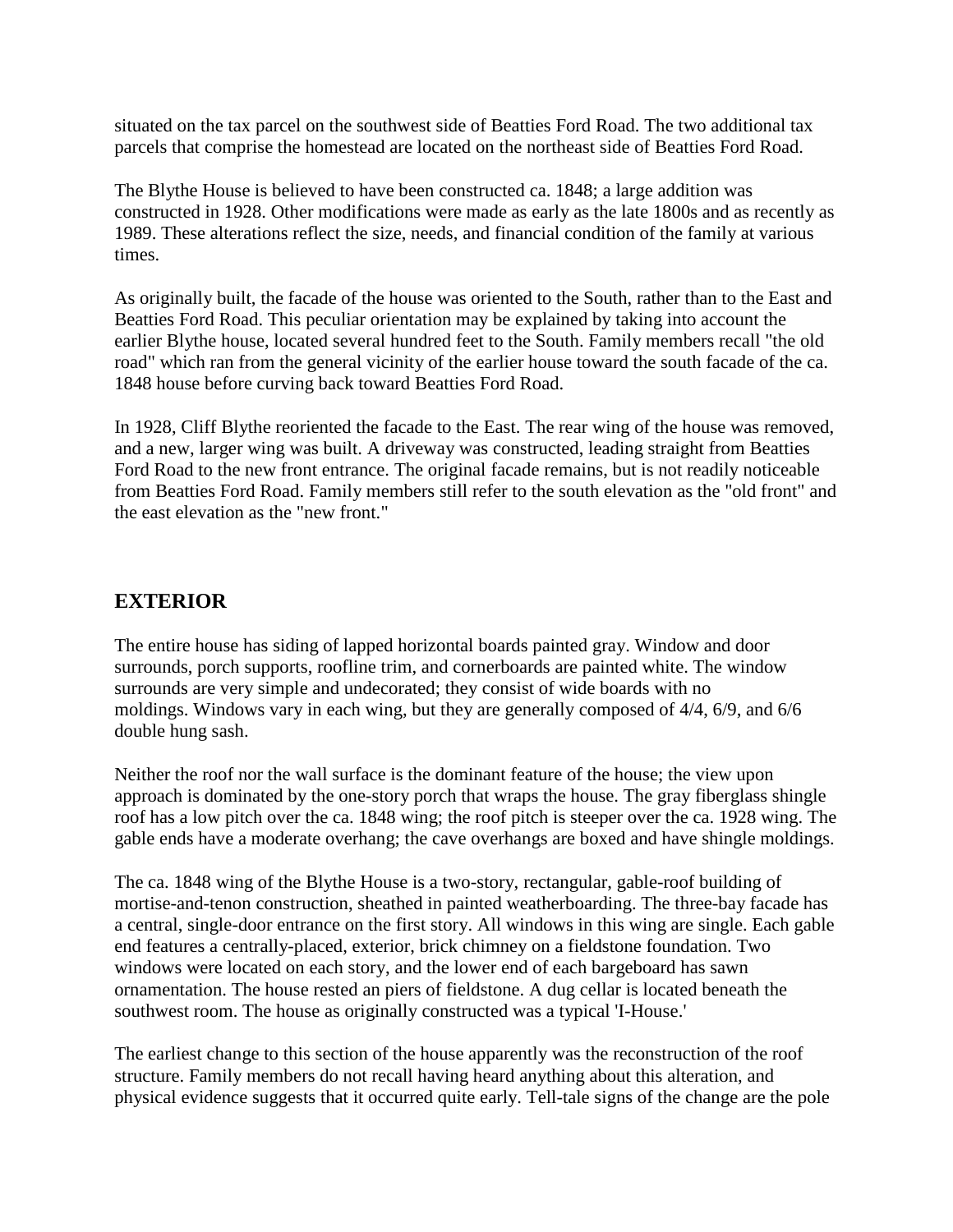rafters (rather mortise-and-tenon framing) and the extension of the roof to intersect with the chimneys.

It is presumed that the first-story windows originally held nine-over-nine sash and the upperstory windows held nine-over-six sash. By 1923, the lower sash had been replaced by four-overfour sash. The upper-story sashes had deteriorated by 1966 and were replaced. As many of the original panes as could be salvaged were reused in an attempt to replicate the original windows; however, the contractor installed the sash incorrectly resulting in the present six-over-nine configuration.

The east chimney was coated in plaster about 1928, and the west chimney was painted in an attempt to arrest deterioration of the soft brick. In 1965 the fieldstone piers were replaced with a solid brick foundation. Two of the windows in the west elevation have been removed in order to add a bathroom on each story.

The earliest documented porch, as shown in ca. 1923 photographs, had a hip roof supported by four chamfered posts. Sometime during the 1920s, these posts were replaced by boxed pillars. In 1989, the chamfered posts were replicated and installed at the original locations.

The ca. 1928 wing is probably at least the third structure in this location. It replaced a much smaller wing built by Cliff Blythe about the turn of the century. What preceded that wing is not known, but it is likely that there was a shed wing, gabled ell, or breezeway/kitchen. Older family members recall vague references to a rear porch on the east side of the rear wing, but no one now living remembers such a configuration.

The wing built by Cliff Blythe about the turn of the century was a gable-roof ell containing a dining room and kitchen. It was attached to the east side of the rear, and a porch was located along its west elevation. In 1928, the wing was detached from the house and moved to a site adjacent to the old garage, where it served an outbuilding until it collapsed and was torn down in 1986.

The 1928 addition not only provided much more room for the family, but also acknowledged the owner's desire to have his home face the main road. By this time the old house had been long gone, and there was no need for the long driveway that led to the old (ca. 1848) front of the Blythe House. Cliff and Mary Blythe determined to create a "new" house, facing Beatties Ford Road for the first time. The new wing contained a living room, dining room, kitchen, and back porch on the first story, and a large bedroom upstairs. An interior brick chimney served fireplaces in the living and dining rooms.

To reinforce the creation of the new facade, the old front porch was extended along the entire east elevation, and a driveway, leading in a straight line toward the new front door, was built. The horizontal lines of the new porch served to tie the old and new wings together visually and softened the verticality of the original gable end and chimney that otherwise would have been much more prominent. The strategic placement of trees and other plantings further helped to define this new orientation.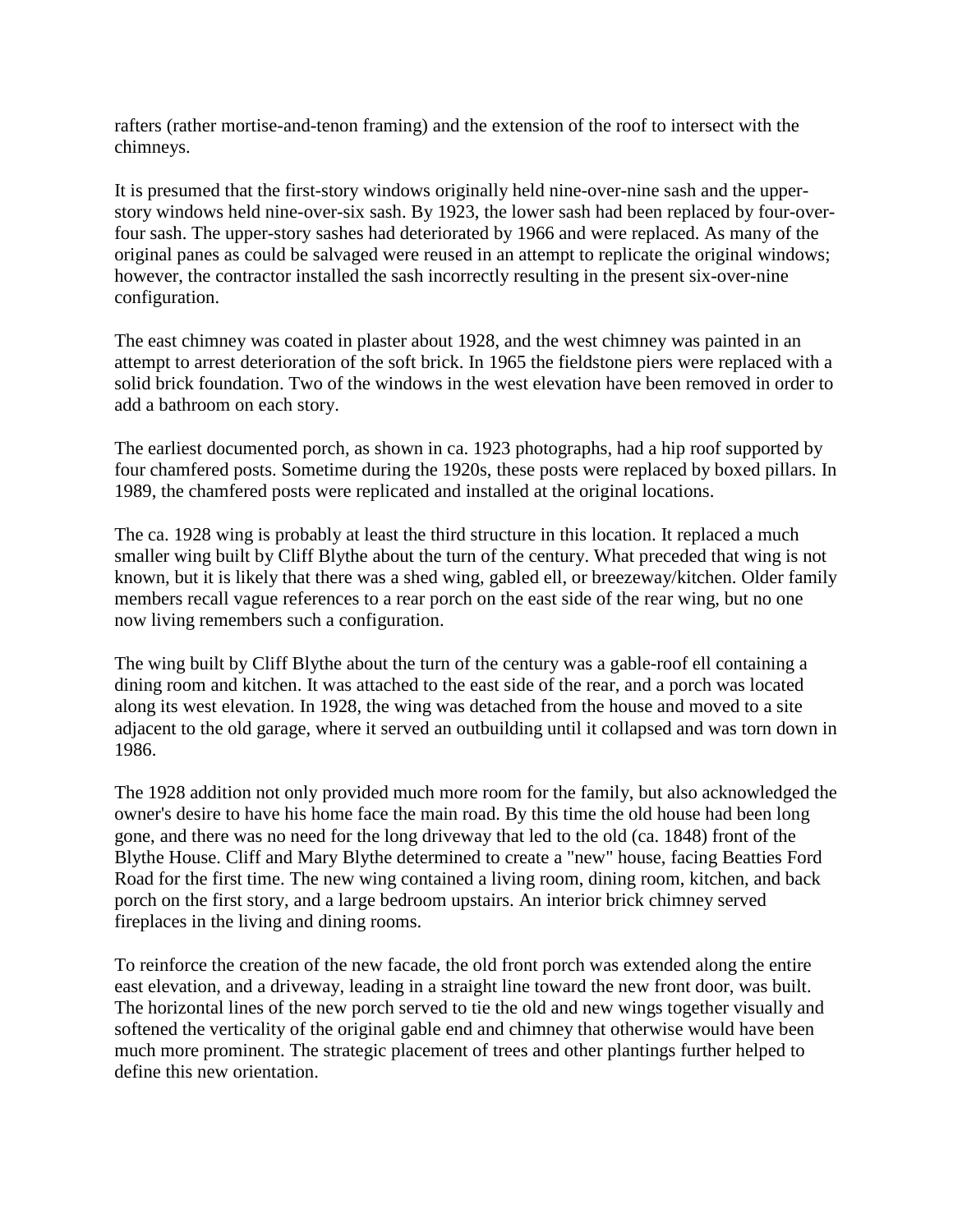The 1928 wing is of frame construction, sheathed in painted weatherboarding. The gable roofs have boxed cornices, as does the original wing. The windows have four-over-four sash to match that installed earlier in the ca. 1848 wing. All windows are single, with the exception of those in the living and dining room, which are paired. The porch roof is supported by half-pillars on brick piers. In 1989, the porch was extended to wrap around the northeast comer of the house, connecting the roofs of the front and back porches.

### **INTERIOR**

The interior of the house has been modified numerous times and retains little of its original fabric. The placement of the stair along the rear wall of the ca. 1848 wing suggests that the house originally had a hall-and-parlor plan, rather than a central hall with flanking rooms. Physical evidence reveals that the bottom four steps originally opened into the downstairs room; planed board paneling in the stairwell above this level appears to be original. The stair has been enclosed throughout the twentieth century. By 1908, when Mary B. Blythe moved to the house, there was a central hall. This was removed ca. 1950. The original first story floor has been replaced or covered with hardwood. The upper floor of the ca. 1848 wing has original, pine floors. In 1908, the upper story was a single room. Partitions were added soon thereafter. These were removed and new partitions installed in 1966.

The interior of the 1928 wing retains the original brick mantel in the living room. The hardwood floors and beaded ceilings on the first story are intact but obscured. Plaster walls in the living and dining rooms were replaced with sheetrock in 1965, but the picture and crown moldings were replicated. French doors connect these two rooms.

### **SETTING AND OUTBUILDINGS**

Although the Blythe House is the central focus of the Blythe Homestead, it is only one component of the property's significance. Other components include a smokehouse, well house, garage, terraced field, orchard site, fence rows, and sites of several farm buildings.

The smokehouse is a two-story, square-cut log structure located to the West of the house. The logs are joined with half-dovetail notching. The end gables are covered with planks since the logs extend only as high as the ceiling joists. The roof is covered with metal sheets; the open eaves have exposed rafters. Some chinking is still evident between the logs. The first story is probably contemporary with the earliest part of the residence; the second story was added by Cliff Blythe, probably ca. 1900. A frame garage was attached to the north side of the smokehouse in the early twentieth century.

The structure closest to the Blythe House is the well house, a frame building located to the North of the residence. The metal-roofed structure has board siding. Approximately one-half of